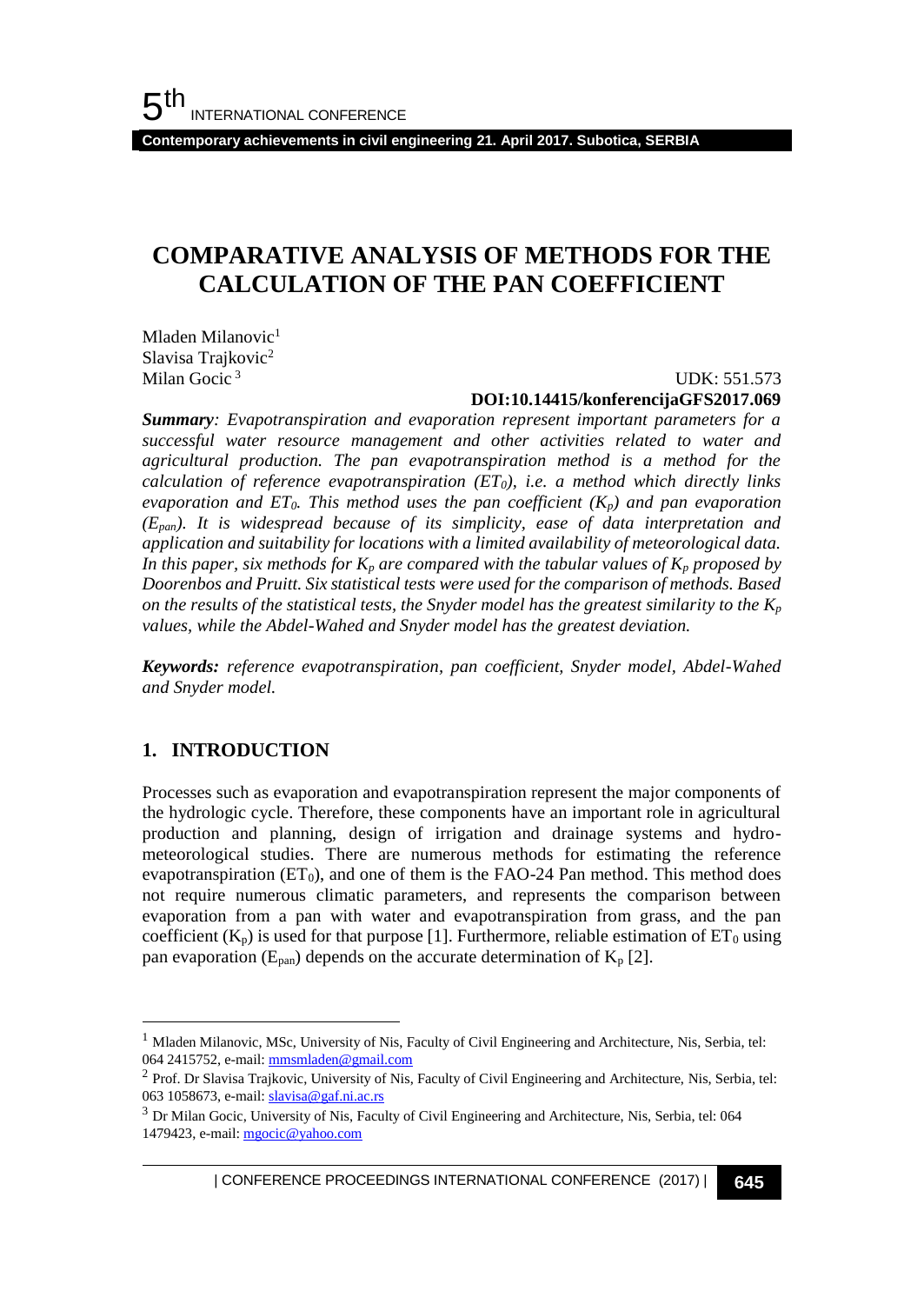#### **Савремена достигнућа у грађевинарству 21. април 2017. Суботица, СРБИЈА**

Doorenbos and Pruitt (1977) proposed the values for  $K_p$  for various ground cover types surrounding the pan [1]. According to Trajkovic et al. (2000), the main problem in defining  $K_p$  is the lack of a clearly defined scope of input parameters [3].

There are several models which can be used for the determination of  $K_p$ , and they are usually based on wind speed, relative humidity and fetch length conditions. Many authors have used these models to investigate the behavior of  $ET_0$  in deferent climates [2,4-6]. In addition, some authors have used various models to define new models for  $K_p$ .

Trajkovic et al. (2000) used an artificial neural network, i.e. the radial basis function (RBF) network, to estimate the K<sub>p</sub> [3]. They compared the values of the new K<sub>p</sub> with the tabular values given by Doorenbos and Pruitt (1977), and also analyzed other regression equations. Their results showed that the new model, based on the RBF network, best fits with the tabular values of all the observed models. Ditthakit and Chinnarasri (2012) developed new  $K_p$  equations for Class A pan and Colorado sunken pan under green and dry fetch conditions using the M5 model tree based on the soft computing technique [7]. They concluded that the M5 model tree is more accurate in estimating  $K_p$  values, and that the equations for  $K_p$  can be reliably used.

This paper presents a comparative analysis of six methods for the calculation of the pan coefficient. The values of  $K_p$  given by Doorenbos and Pruitt (1977) were used as reference values in this study.

## **2. MATERIALS AND METHODS**

Doorenbos and Pruitt (1977) presented one of the methods for the indirect estimation of reference evapotranspiration, which is based on  $E_{\text{pan}}$  and  $K_{\text{p}}$  [1]:

$$
ET_{o} = K_{p} \cdot E_{pan}
$$
 (1)

Doorenbos and Pruitt (1977) gave the values of  $K_p$  for different weather conditions, for different areas where the pan can be placed and for the different class of pan, Table 1. [1].

| $\cdots$ $\cdots$ $\cdots$ $\cdots$ |      |          |           |          |  |
|-------------------------------------|------|----------|-----------|----------|--|
|                                     |      | RH [%]   |           |          |  |
| $U_2$ [km/day]                      | F[m] | < 40     | $40 - 70$ | >70      |  |
|                                     |      | $(40^*)$ | $(55^*)$  | $(70^*)$ |  |
| < 175<br>$(175^*)$                  |      | 0.55     | 0.65      | 0.75     |  |
|                                     | 10   | 0.65     | 0.75      | 0.85     |  |
|                                     | 100  | 0.70     | 0.80      | 0.85     |  |
|                                     | 1000 | 0.75     | 0.85      | 0.85     |  |
| $175 - 425$<br>$(300^*)$            | 1    | 0.50     | 0.60      | 0.65     |  |
|                                     | 10   | 0.60     | 0.70      | 0.75     |  |
|                                     | 100  | 0.65     | 0.75      | 0.80     |  |
|                                     | 1000 | 0.70     | 0.80      | 0.80     |  |
| $425 - 700$<br>$(562^*)$            |      | 0.45     | 0.50      | 0.60     |  |
|                                     | 10   | 0.55     | 0.60      | 0.65     |  |
|                                     | 100  | 0.60     | 0.65      | 0.70     |  |
|                                     | 1000 | 0.65     | 0.70      | 0.75     |  |

*Table 1. Values of K<sup>p</sup> for Class A: Pan placed in short green cropped area [1]*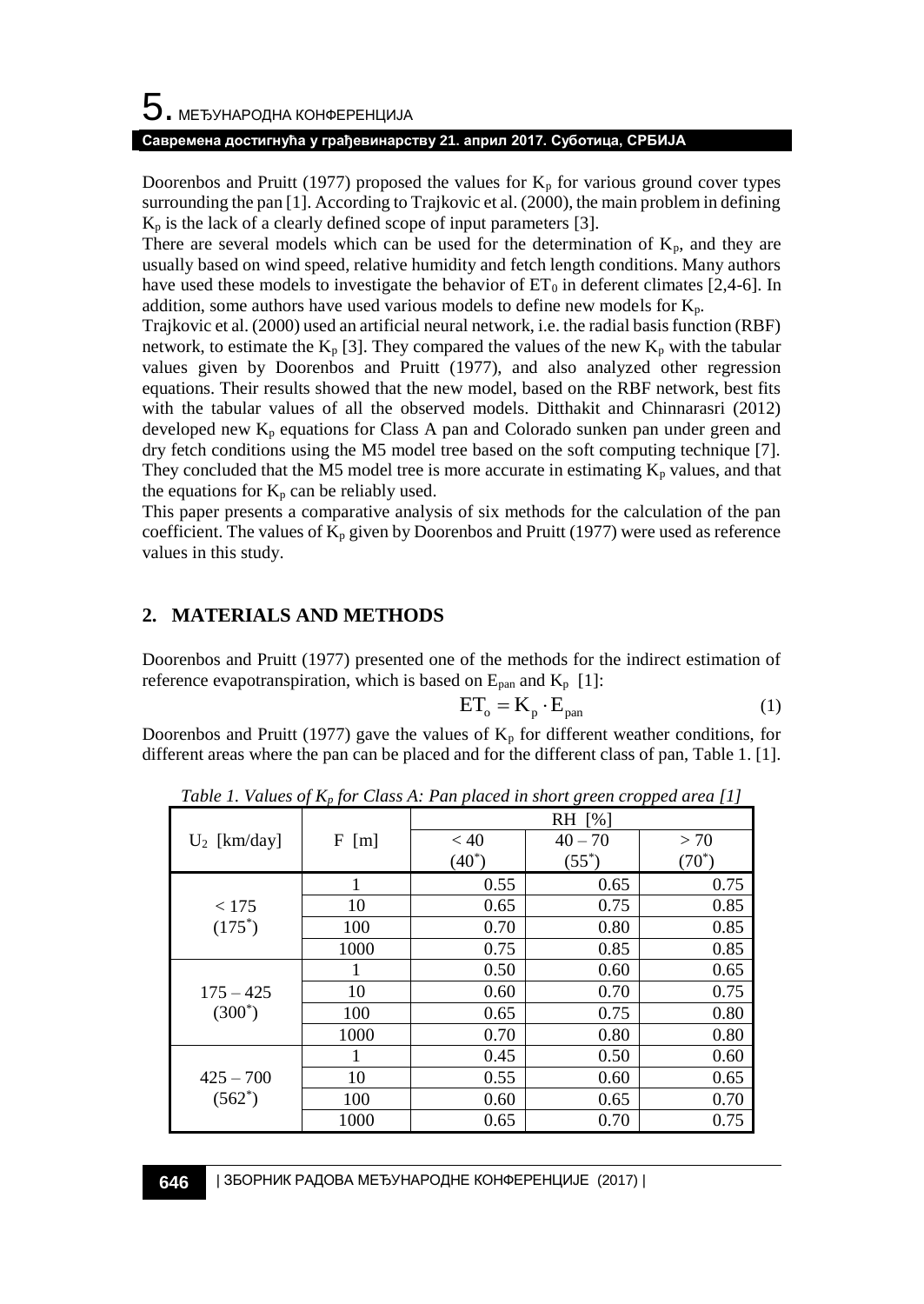

| >700<br>$(700^*)$ |                 | 0.40               | 0.45 | ሰ ደሰ<br>∪.∪ |
|-------------------|-----------------|--------------------|------|-------------|
|                   |                 | 0.45               | 0.55 | 0.60        |
|                   | 00 <sub>1</sub> | $0.50\,$           | 0.60 | U.OJ        |
|                   | 1000            | $\epsilon$<br>U.JJ | 0.60 | U.OJ        |

**Contemporary achievements in civil engineering 21. April 2017. Subotica, SERBIA**

\* Representative mean value

U<sup>2</sup> represents the wind speed at the height of 2 m, F is the windward side distance of green crop and RH is the mean daily relative humidity.

Many authors have used the values from Table 1 to develop and calibrate the equations for the calculation of the pan coefficient. The following models have been used for the determination of  $K_p$  in this paper:

Snyder model [8]:

Snyder model [8]:  
\n
$$
K_p = 0.482 - 3.76 \cdot 10^{-4} \cdot U_2 + 0.024 \cdot \ln(F) + 4.5 \cdot 10^{-3} \cdot RH
$$
\n(2)

Modified Snyder model [9]:

Modified Snyder model [9]:

\n
$$
K_{p} = 0.5321 - 3 \cdot 10^{-4} \cdot U_{2} + 0.0249 \cdot \ln(F) + 2.5 \cdot 10^{-3} \cdot RH
$$
\n(3)

Cuenca model [10]:

Cuenca model [10]:  
\n
$$
K_p = 0.475 - 2.4 \cdot 10^{-4} \cdot U_2 + 5.16 \cdot 10^{-3} \cdot RH + 1.18 \cdot 10^{-3} \cdot F -
$$
\n
$$
-1.6 \cdot 10^{-5} \cdot RH^2 - 1.01 \cdot 10^{-6} \cdot F^2 - 8 \cdot 10^{-9} \cdot RH^2 \cdot U_2 - 0.1 \cdot 10^{-7} \cdot RH^2 \cdot F
$$
\n(4)

Orang model [11]:

$$
K_p = 0.51206 - 3.21 \cdot 10^{-4} \cdot U_2 + 0.031886 \cdot ln(F) ++ 2.889 \cdot 10^{-3} \cdot RH - 1.07 \cdot 10^{-4} \cdot RH \cdot ln(F)
$$
 (5)

Allen and Pruitt model [12]:

Allen and Pruit model [12]:  
\n
$$
K_p = 0.108 - 3.31 \cdot 10^{-4} \cdot U_2 + 0.0422 \cdot \ln(F) + 0.1434 \cdot \ln(RH) - 6.31 \cdot 10^{-4} (\ln(F))^2 \cdot \ln(RH)
$$
\n(6)

Abdel-Wahed and Snyder model [13]:  
\n
$$
K_{\rm p} = 0.62407 - 0.0266 \cdot \ln(F) - 2.8 \cdot 10^{-4} \cdot U_2 + 2.26 \cdot 10^{-3} \cdot RH
$$
\n(7)

For a comparative analysis of the proposed models, six statistical tests were used (RMSE – Root Mean Square Error, MAE – Mean Absolute Error, MBE – Mean Bias Error, MARE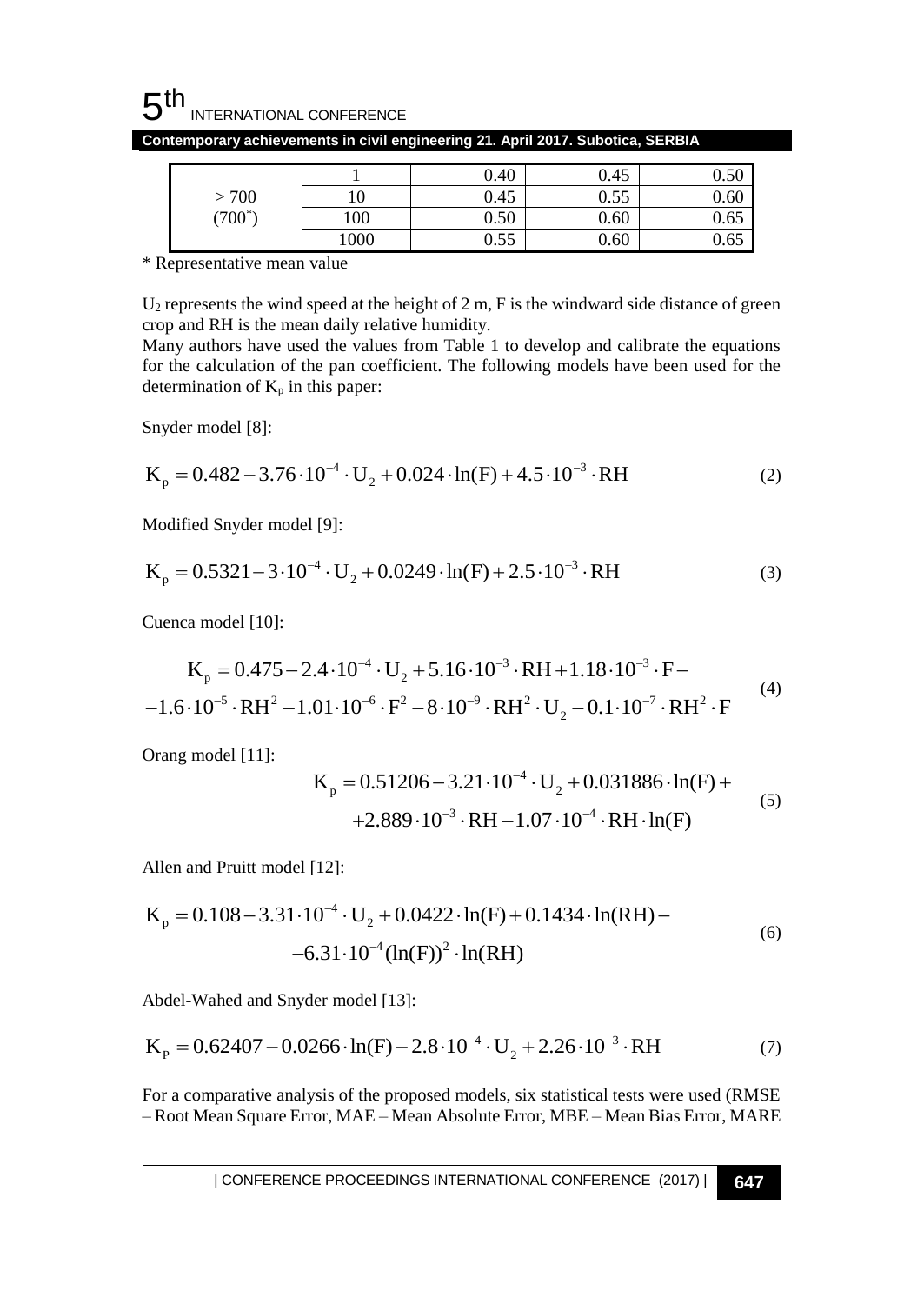# 5. МЕЂУНАРОДНА КОНФЕРЕНЦИЈА

## **Савремена достигнућа у грађевинарству 21. април 2017. Суботица, СРБИЈА**

– Mean Absolute Relative Error, MXRE – Maximum Absolute Relative Error, NE > 4 % - Number of Samples with an Error Greater than 4 %):

RMSE = 
$$
\sqrt{\frac{\sum_{i=1}^{n} (m_i - c_i)^2}{n}}
$$
 (8)

$$
MAE = \frac{\sum_{i=1}^{n} |m_i - c_i|}{n}
$$
 (9)

$$
MBE = \frac{\sum_{i=1}^{n} (m_i - c_i)}{n}
$$
 (10)

$$
MARE = \frac{1}{n} \cdot \sum_{i=1}^{n} \left| \frac{c_i - m_i}{m_i} \right| \cdot 100
$$
 (11)

n

$$
\text{MXRE} = \max \left| \frac{c_i - m_i}{m_i} \right| \cdot 100
$$
\n(12)

$$
NE = \left| \frac{c_i - m_i}{m_i} \right| \cdot 100
$$
\n(13)

where  $m_i$  represents the i-th observed value and  $c_i$  is the i-th estimated value.

#### **3. RESULTS AND DISCUSSION**

The results of the comparative analysis of the models for the determination of the pan coefficient are given in Table 2.

| Model                         | <b>RMSE</b> | <b>MAE</b> | <b>MBE</b> | <b>MARE</b><br>[%] | <b>MXRE</b><br>$\lceil\% \rceil$ | $NE > 4$ % |
|-------------------------------|-------------|------------|------------|--------------------|----------------------------------|------------|
| Snyder                        | 0.0262      | 0.0212     | 0.0009     | 3.29               | 9.84                             | 16         |
| Modified<br>Snyder            | 0.0461      | 0.0372     | 0.0247     | 5.43               | 16.24                            | 31         |
| Cuenca                        | 0.0471      | 0.0385     | $-0.0066$  | 6.43               | 20.00                            | 28         |
| Orang                         | 0.0469      | 0.0379     | 0.0286     | 5.58               | 15.97                            | 31         |
| Allen and<br>Pruitt           | 0.0369      | 0.0299     | 0.0156     | 4.46               | 12.67                            | 24         |
| Abdel-<br>Wahed and<br>Snyder | 0.1794      | 0.1545     | 0.1151     | 23.10              | 42.56                            | 46         |

*Table 2. Results of comparative analysis of Kp*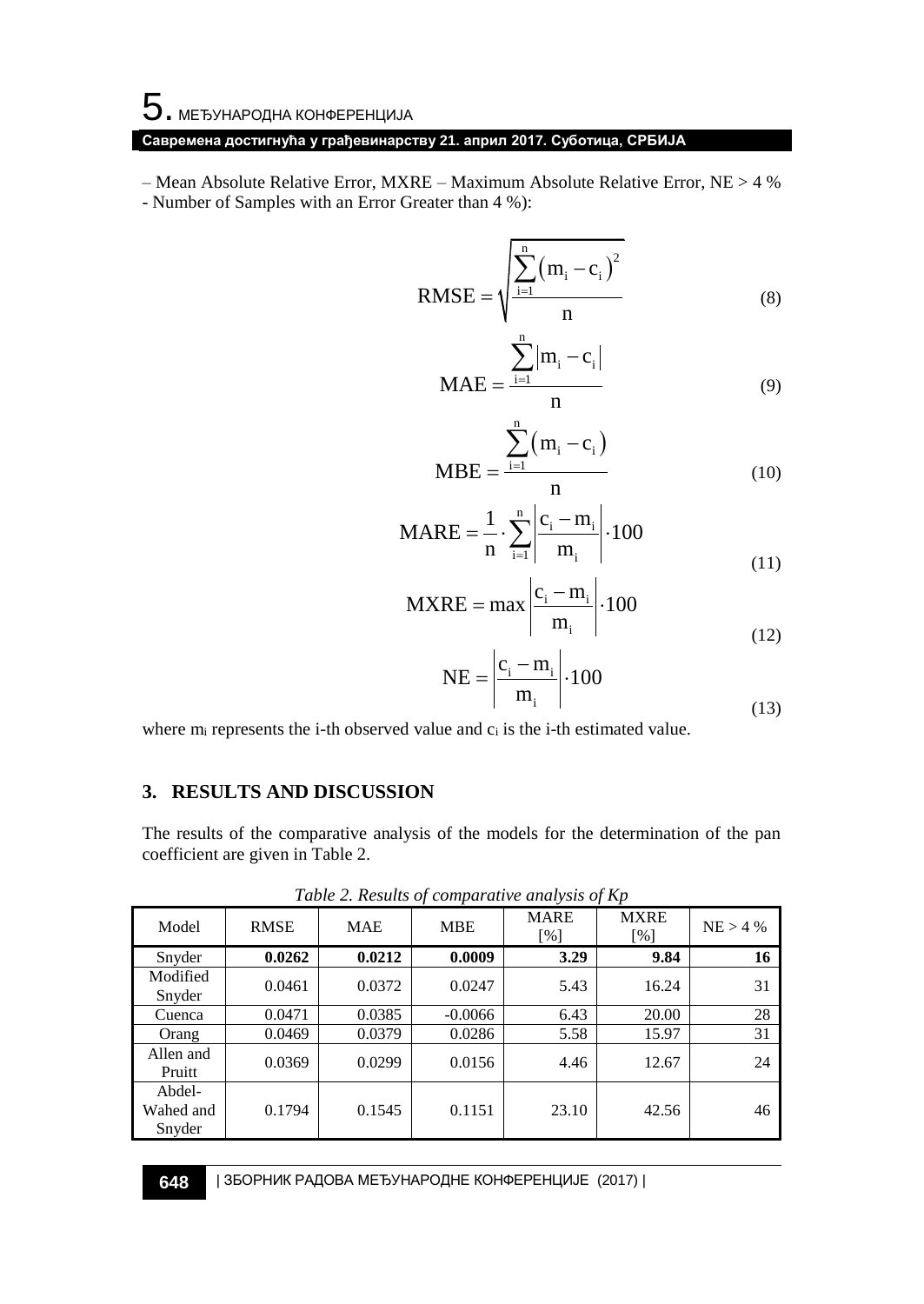#### 5 th INTERNATIONAL CONFERENCE

### **Contemporary achievements in civil engineering 21. April 2017. Subotica, SERBIA**

The RMSE test, with the value of 0.0262, shows that the Snyder model has the greatest similarity to the tabular values given by Doorenbos and Pruitt [1]. According to this test, the greatest deviation is present in the Abdel-Wahed and Snyder model. The MAE and MBE, just like RMSE test, show that the Snyder model best fits Table 1, with values 0.0212 and 0.0009, respectively. The MARE and MXRE with values of 3.29 % and 9.84 %, respectively, single out the Snyder model as a model which best fits Table 1. Snyder has the following value according to the  $NE > 4$  % test: 16, while the value is 46 in the case of Abdel-Wahed and Snyder. Modified Snyder, Orang and Allen and Pruitt models have mutually similar results. The greatest values of all models are present in the Snyder model, while the Abdel-Wahed and Snyder model has the lowest values of the pan coefficient.

## **4. CONCLUSION**

This paper presents a comparative analysis of six methods for the calculation of the pan coefficient with values given by Doorenbos and Pruitt. The Snyder method stands out as a method with the greatest similarity to the values given by Doorenbos and Pruitt. According to statistical tests, the greatest differences are shown in the Abdel-Wahed and Snyder method, while the Modified Snyder, Cuenca and Orang methods have similar results. The presented results will be used as the starting point for developing a new method for the calculation of the pan coefficient using the artificial neural network.

## **ACKNOWLEDGEMENT**

The research presented in the paper is funded by the Ministry of Education, Science and Technological Development of the Republic of Serbia (Grant No. TR 37003).

## **REFERENCES**

- [1] Doorenbos, J., Pruitt, W.O.: Crop water requirements. *FAO Irrigation and Drainage paper Paper 24*, **1977**, Rome, Italy.
- [2] Irmak, S., Haman, D.Z., Jones, J.W.: Evaluation of Class A Pan Coefficients for Estimating Reference Evapotranspiration in Humid Location. *Journal of Irrigation and Drainage Engineering,* **2002**, vol 128, № 3, pp. 153-159.
- [3] Trajkovic, S., Stojnic, V., Todorovic, B., Stankovic, M.: Converting from pan evaporation to evapotranspiration using radial basis function networks. *Proceedings of 4th International Conference Hydroinformatics*, Paper № 289, 23-27 July **2000**, Cedar Rapids, IA, USA.
- [4] Sabziparvar, Ali-Akbar, Tabari, H., Aeini, A., Ghafouri, M.: Evaluation of Class A Pan Coefficient Models for Estimation of Reference Crop Evapotranspiration in Cold Semi-Arid and Warm Arid Climates. *Water Resources Management*, **2010**, vol 24, pp. 909-920.
- [5] Modaberi, H., Assari, M.: Estimation of reference Evapotranspiration, the best pan coefficient and rice plant coefficient using the pan evaporation data in rice growth